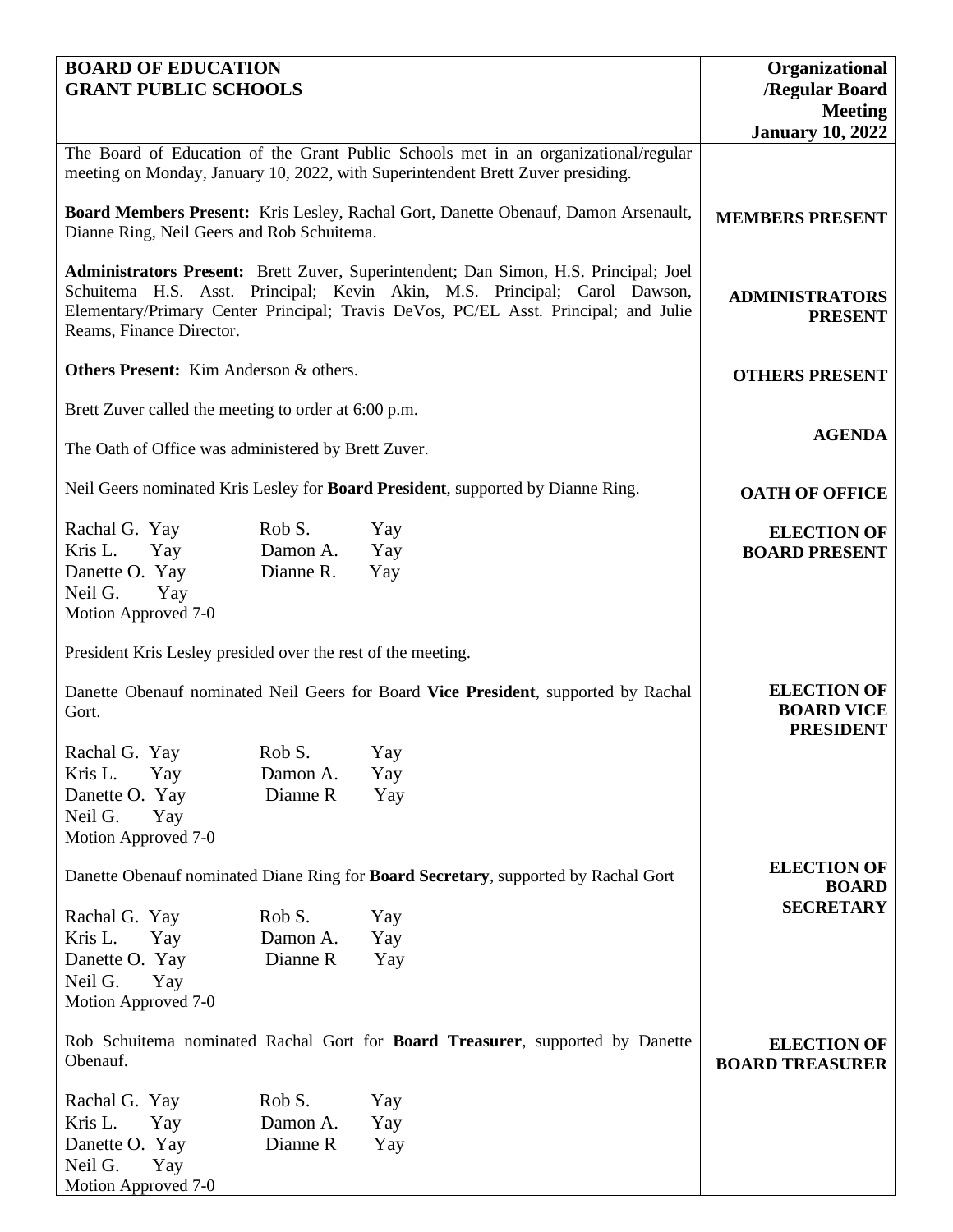| Motion made Damon Arsenault, seconded by Dianne Ring, to appoint the Kim Anderson as<br>the Executive Secretary.                                                                     | <b>APPOINTMENT OF</b><br><b>EXECUTIVE</b><br><b>SECRETARY</b> |                                                                                                                                                              |                                            |
|--------------------------------------------------------------------------------------------------------------------------------------------------------------------------------------|---------------------------------------------------------------|--------------------------------------------------------------------------------------------------------------------------------------------------------------|--------------------------------------------|
| Rachal G. Yay<br>Kris L.<br>Yay<br>Danette O. Yay<br>Neil G.<br>Yay<br>Motion Approved 7-0                                                                                           | Rob S.<br>Damon A.<br>Dianne R                                | Yay<br>Yay<br>Yay                                                                                                                                            |                                            |
| Motion by Damon Arsenault, seconded by Neil Geers, to appoint Clark Hill PLC and Thrun<br>Law firm, and Miller Johnson as legal counsel.                                             | <b>LEGAL COUNSEL</b>                                          |                                                                                                                                                              |                                            |
| Rachal G. Yay<br>Kris L.<br>Yay<br>Danette O. Yay<br>Neil G.<br>Yay<br>Motion Approved 7-0                                                                                           | Rob S.<br>Damon A.<br>Dianne R                                | Yay<br>Yay<br>Yay                                                                                                                                            |                                            |
| Motion by Damn Arsenault, seconded by Dianne Ring, to designate Choice One Bank, Bank<br>of New York and MILAF as depositories for school funds.                                     |                                                               |                                                                                                                                                              | <b>DEPOSITORIES</b>                        |
| Rachal G. Yay<br>Kris L.<br>Yay<br>Danette O. Yay<br>Neil G.<br>Yay<br>Motion Approved 7-0                                                                                           | Rob S.<br>Damon A.<br>Dianne R                                | Yay<br>Yay<br>Yay                                                                                                                                            |                                            |
| publication of <b>public notices</b> .                                                                                                                                               |                                                               | Motion by Neil Geers, seconded by Rachal Gort, to designate Fremont Times Indicator for                                                                      | <b>NEWSPAPER</b>                           |
| Rachal G. Yay<br>Kris L.<br>Yay<br>Danette O. Yay<br>Neil G.<br>Yay<br>Motion Approved 7-0                                                                                           | Rob S.<br>Damon A.<br>Dianne R                                | Yay<br>Yay<br>Yay                                                                                                                                            |                                            |
| Motion by Danette Obenauf, seconded by Rachal Gort, to adopt the second Monday of each<br>month at 6:00 p.m. in the Middle School Cafeteria as the regular monthly meeting schedule. |                                                               |                                                                                                                                                              | <b>MEETING</b><br><b>SCHEDULE</b>          |
| Rachal G. Yay<br>Kris L.<br>Yay<br>Danette O. Yay<br>Neil G.<br>Yay<br>Motion Approved 7-0                                                                                           | Rob S.<br>Damon A.<br>Dianne R                                | Yay<br>Yay<br>Yay                                                                                                                                            |                                            |
| organizing the Spring and Fall Dinner Meeting.                                                                                                                                       |                                                               | Motion by Danette Obenauf to nominate Rob Schuitema to be a representative on<br>the NCASB Board. Seconded by Rachal Gort. This committee is responsible for | <b>NCASB BOARD</b><br><b>REPSENDANTIVE</b> |
| Rachal G. Yay<br>Kris L.<br>Yay<br>Danette O. Yay<br>Neil G.<br>Yay<br>Motion Approved 7-0                                                                                           | Rob S.<br>Damon A.<br>Dianne R                                | Yay<br>Yay<br>Yay                                                                                                                                            |                                            |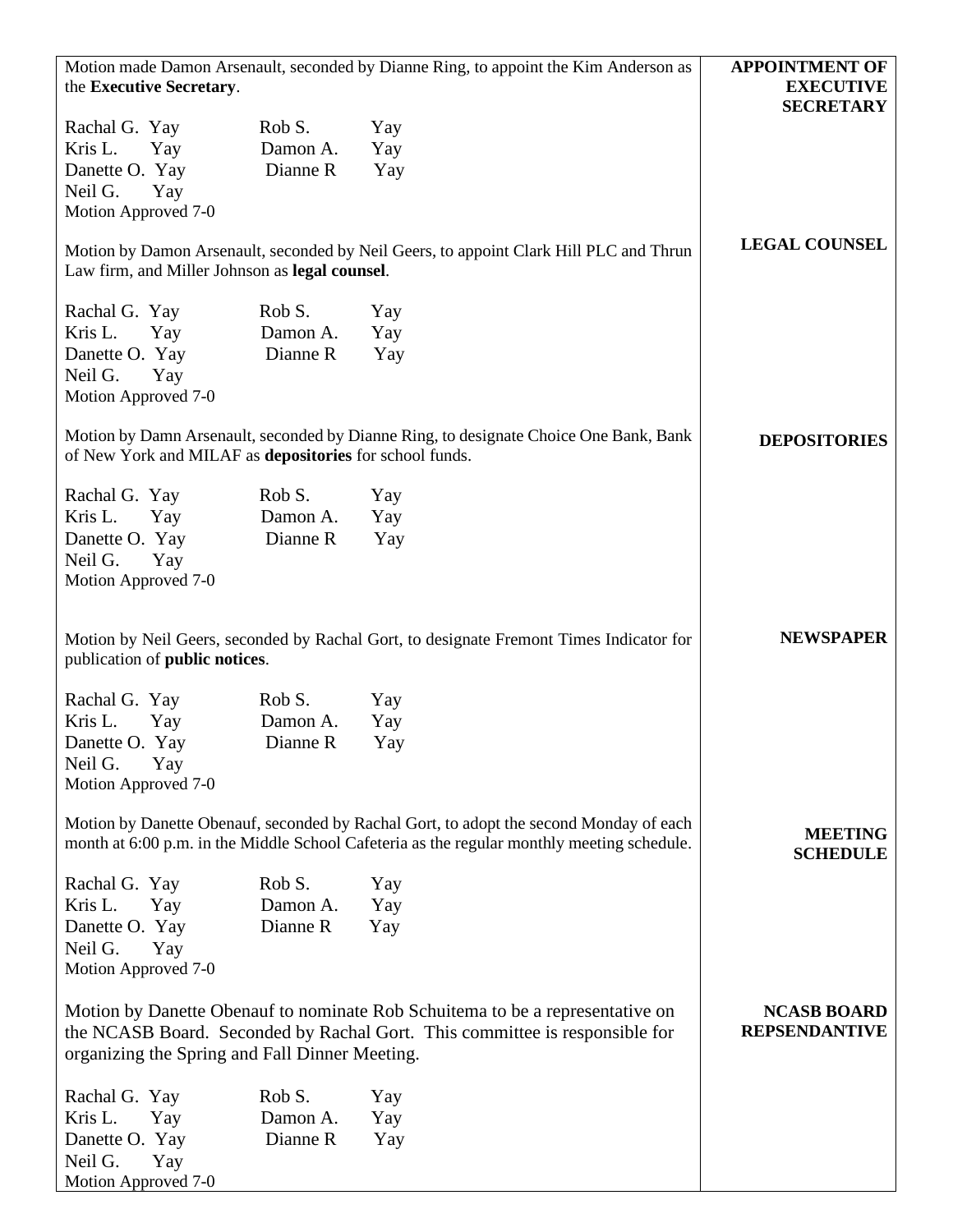|                                                                                                                                                                                                                                                                                                                                                                                                                      | <b>Carol Dawson, PC/EL School Principal,</b> discussed current events at the PC $\&$ El. | <b>REPORTS</b>                                                          |
|----------------------------------------------------------------------------------------------------------------------------------------------------------------------------------------------------------------------------------------------------------------------------------------------------------------------------------------------------------------------------------------------------------------------|------------------------------------------------------------------------------------------|-------------------------------------------------------------------------|
| Kevin Akin, Middle School Principal, discussed current events at the middle<br>school                                                                                                                                                                                                                                                                                                                                |                                                                                          |                                                                         |
| Dan Simon, High School Principal, reported current events at the high school.                                                                                                                                                                                                                                                                                                                                        |                                                                                          |                                                                         |
|                                                                                                                                                                                                                                                                                                                                                                                                                      | Brett Zuver, Superintendent, presented the Superintendent's report.                      |                                                                         |
|                                                                                                                                                                                                                                                                                                                                                                                                                      | Motion by Neil Geers supported by Rachal Gort to approve the Consent Agenda.             | <b>CONSENT AGENDA</b>                                                   |
| a. Approval of Minutes from December 13, 2021 Regular Board Meeting<br>b. Approval of Minutes from November 8, 2021, Regular Board Meeting<br>Approval of Minutes from November 8, 2021 Committee of the Whole<br>$c_{\cdot}$<br>Treasurer's Report<br>d.<br>Payment of Bills<br>e.<br>Resignation of Certified Staff, Thea Jones<br>f.<br>Resignation of Certified Staff, Gina Kotenko<br>g.<br>Motion Approved 7-0 |                                                                                          |                                                                         |
| <b>Action Items:</b><br>student #3034360251.                                                                                                                                                                                                                                                                                                                                                                         | Motion by Neil Geers, supported by Danette Obenauf to approve expulsion of               | <b>ACTION ITEMS</b><br><b>EXPULSION OF</b><br><b>STUDENT 3034360251</b> |
| Rob S.<br>Rachal G. Yay<br>Kris L.<br>Damon A.<br>Yay<br>Dianne R<br>Danette O. Yay<br>Neil G.<br>Yay<br>Motion Approved 7-0                                                                                                                                                                                                                                                                                         | Yay<br>Yay<br>Yay                                                                        |                                                                         |
| Proposal Language.                                                                                                                                                                                                                                                                                                                                                                                                   | Motion by Neil Geers, supported by Damon Arsenault to approve the Bond                   | <b>BOND PROPOSAL</b><br><b>LANGUAGE</b>                                 |
| Rachal G. Yay<br>Rob S.<br>Kris L.<br>Yay<br>Damon A.<br>Dianne R<br>Danette O. Yay<br>Neil G.<br>Yay<br>Motion Approved 7-0                                                                                                                                                                                                                                                                                         | Yay<br>Yay<br>Yay                                                                        |                                                                         |
| bonds.                                                                                                                                                                                                                                                                                                                                                                                                               | Motion by Rachal Gort, support by Rob Schuitema to approve the qualification of          | <b>QUALIFICATION OF</b><br><b>BONDS</b>                                 |
| Rachal G. Yay<br>Rob S.<br>Kris L.<br>Damon A.<br>Yay<br>Dianne R<br>Danette O. Yay<br>Neil G.<br>Yay<br>Motion Approved 7-0                                                                                                                                                                                                                                                                                         | Yay<br>Yay<br>Yay                                                                        |                                                                         |
| <b>Discussion Items:</b><br><b>Support Staff Weather Days Extension</b>                                                                                                                                                                                                                                                                                                                                              |                                                                                          | <b>DISCUSSION ITEMS</b>                                                 |